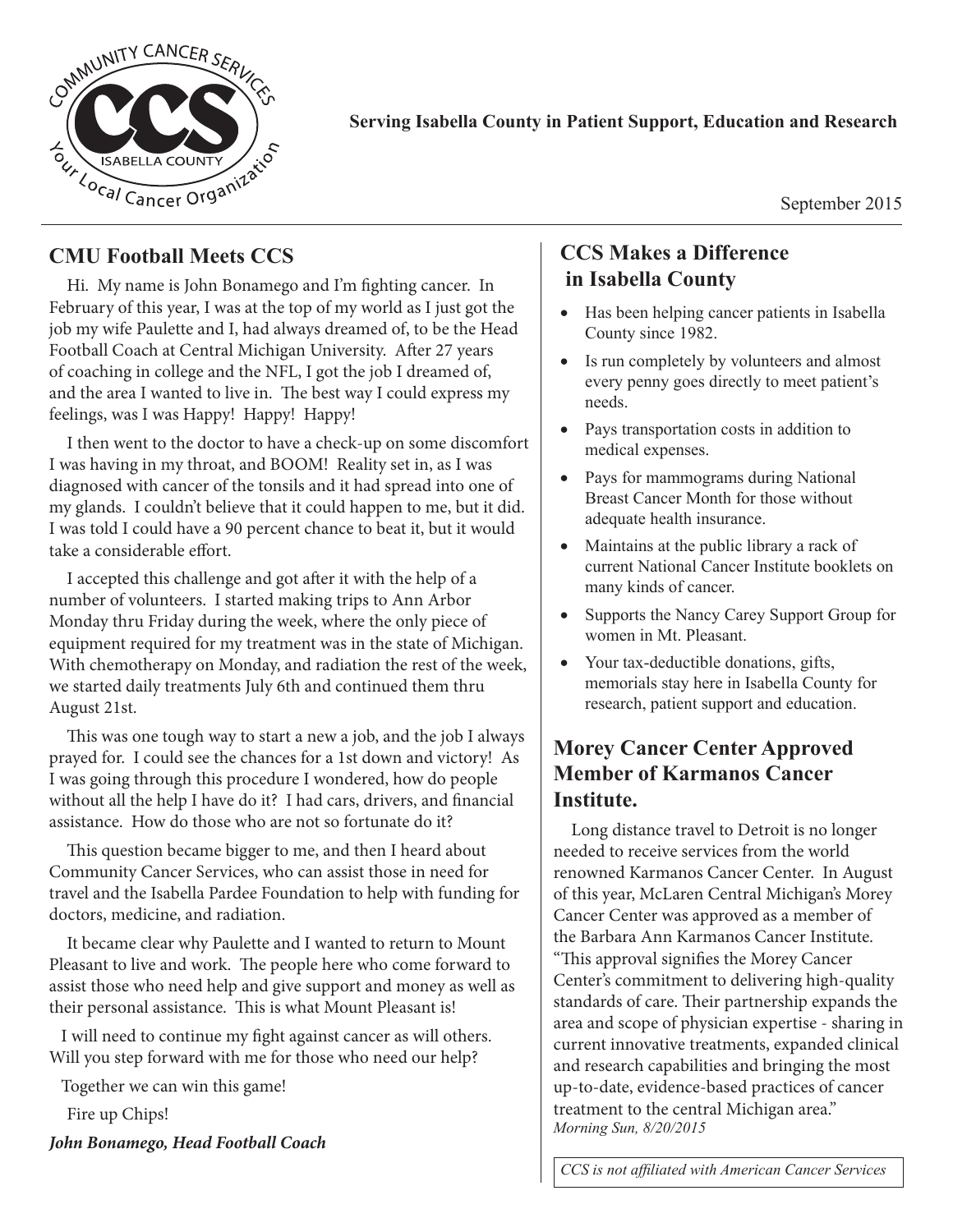## **Free Breast Exam October is Breast Cancer Awareness Month.**

In recognition of Breast Cancer Awareness Month, Board Certified General Surgeon Sandra L. Howell, MD. FACS, breast care specialist, and Board Certified Medical Oncologist Somdev Roy, MD will be offering free, private clinical breast exams on Wednesday, October 14th. Appoints are available 4 – 6 pm at the Karmanos Cancer Institute at McLaren Central Michigan, Morey Cancer Center, 1221 South Dr., Mt. Pleasant. Call 989-779-5606 to schedule your free appointment.

*Reprinted from "Connection" McLaren Central Michigan, Fall 2015.*

# **Free Lung Cancer Screening November is Lung Cancer Awareness Month**

In recognition of Lung Cancer Awareness Month, McLaren Central Michigan is offering free low-dose radiation chest CT scans on Wed., Nov. 4. Free appointments available 4 – 7 pm.

The National Cancer Institute recommends this type of screening for individuals at high-risk for lung cancer. To be eligible for the free screening, individuals must:

- o Be between the ages of 50 and 75
- o Be a current or former smoker with a 30-pack/year history\*
- o Have not had a CT scan of the lung in the past 12 months.

To schedule an appointment, call 989-779-5606.

\*Pack-years are calculated by multiplying the number of packs of cigarettes smoked per day by the number of years the person has smoked.

## **Pardee Cancer Fund of Isabella County**

Isabella County residents are fortunate to have the Pardee Cancer Foundation available to help with the expenses of cancer. Pardee provides financial support for expenses not covered by insurance to Isabella County residents undergoing cancer treatment. Call 989-772-6895 for more information.

## **Nancy Carey Support Group for Women**

This amazing group of compassionate women meets the last Wednesday of each month to provide friendship, information and comfort to those who have had a cancer diagnosis recently or in the past. Women at any stage of diagnosis or treatment are welcome to attend. The meetings are informal, upbeat and informational and begin at 7:00 pm and are held the last Wednesday of each month at Oxford Row/Canterbury club house. Call Giesela Moffitt at 772-1602 for more information.

#### **Veterans Day Concert**

Presented by Central Michigan Community Band Sponsored by Krapohl Ford Sunday, November 8th – 3:00 pm • Plactha Auditorium, CMU

#### **Important Phone Numbers**

Pardee Fund of Isabella County 772-6896 Community Cancer Service 772-2524

NCI (up-to-date information) 1 800-4CANCER Y-ME: (24 hour breast cancer hotline) 1 800-221-2141

|         | <b>Current CCS Board Members</b>  |
|---------|-----------------------------------|
|         | <b>President</b>                  |
|         |                                   |
| fied    | <b>Vice President</b>             |
|         | Megan Wedge-Bair 944-4843         |
|         | <b>Treasurer</b>                  |
|         | Mary Ann McPherson772-4673        |
|         | <b>Service Coordinator</b>        |
|         | Vanda Barker772-2524              |
|         | <b>Secretary</b>                  |
|         | Deonna Doty  828-6903             |
|         | <b>Publicity</b>                  |
|         | Zora Walsh 773-0346               |
|         | <b>Memorials</b>                  |
|         | Amy Bourns506-3443                |
|         | <b>Historian</b>                  |
|         |                                   |
|         | <b>Board Members</b>              |
|         | Donna Parr 772-3925               |
| ıals at | Minde Lux773-3428                 |
| st:     | Don Bertsch 772-1424              |
|         | Mary Kay Price289-5374            |
|         | Ruth Anne Sowle 773-7648          |
|         | Clarence Tuma 773-5639            |
|         | Betty Campbell 773-9639           |
|         | <b>Nancy Carey Support Group</b>  |
|         | Pam Pfau 828-5476                 |
|         | Shirley Wiltse 773-7565           |
|         | <b>Community Liaison Director</b> |
|         | Bill Sowle773-3673                |
|         | <b>Educational Coordinator</b>    |
|         | Karen Williamson 773-5478         |
|         | <b>Mastectomy Counselors</b>      |
| rt for  |                                   |
| ancer   | Ruth Anne Sowle 773-7648          |
|         | <b>Newsletter Co-Editors</b>      |
|         | Zora Walsh 773-0346               |
|         | Ruth Anne Sowle 773-7648          |
|         | <b>Professional Advisors</b>      |
|         | Sandra Howell, M.D.               |
|         | Somdev Roy, M.D.                  |





www. to donate a percentage of your "Amazon Smile" to donate a purchase total to ICCS! It's easy to designate to b to designate to CCS – Under the pull down menu, select Services of Isabella County" and "Community Cancer Services" Make your next purchase with "Amazon Smile" of Isabella County" and your donation will be made.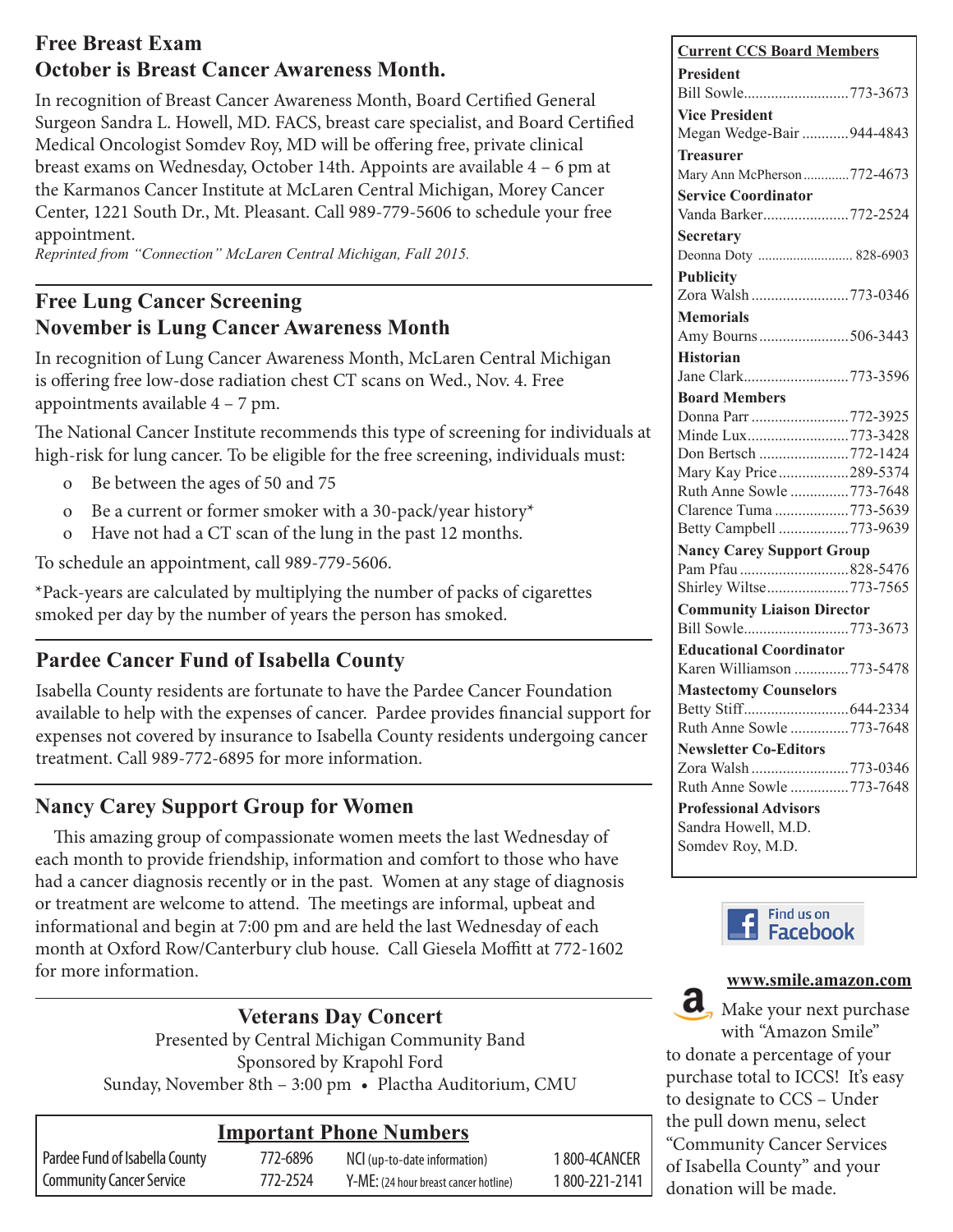# **CCS Appreciates the Support of the Community**

#### *Thank you to:*

- Coyne Oil for donating gas cards that are supplied to our clients needing immediate transportation help.
- "Miles for Miracles" students from the Mt. Pleasant schools for their generous donation of almost \$6,000 again this year.
- Home Builders Association for their donation for breast cancer.

#### **Need a Tax Deduction – CCS is a good Choice**

When donating to CCS, you know that your money will be spent to help local people with their struggle with cancer. CCS is a 501-c-3 fully tax deductible organization so all of your donations count.

#### **Mileage Program for Cancer Treatment Travel**

Did you know that CCS will help pay your mileage to and from cancer treatment? With gas at over \$3.00 per gallon, this will help fill up the tank. Last year, 201, CCS provided almost \$60,000.00 in medical mileage to their clients. Call Vanda, Patient Coordinator, at 772-2524, for more information.



# **President Harold Cook to Retire New Officers Appointed**

Harold Cook, the president of CCS for the last 3-1/2 years is leaving our community and with his wife Mary is moving to Pittsburg to be close to family (and grandkids). Harold has been a dedicated leader of CCS and has been instrumental in CCS becoming more recognized in the community. Best Wishes to Harold and his wife on their move.

 With the retirement of President Harold Cook, the present vice president Bill Sowle will assume the duties of president for the reminder of this year. Megan Wedge Bair was appointed to the position of vice president to fill the term left open by Bill Sowle.

 CCS Board of Director Meetings are held the second Thursday of each month at 6:30 pm at the Commission on Aging building on Lincoln Road. New members are always welcome. This month we would like to welcome four new members: William Odykirk, Carolyn Kaya, Richard and Diane Fleming. They each bring lots of community exposure and knowledge to the board. Welcome. If you are looking for a tangible way to give back to your community, consider CCS. For more information call Vanda at 772-2524.

## **Women Battling Cancer Can Look Good… Feel Better**

Headliners Salon stylists will offer a hands on program on March 9th from 9:30 to 11:30 am at the Morey Cancer Center. Their trained, licensed cosmetologists will give instructions on makeup, skin care, nail care and suggestions for using wigs, turbans and scarves. Contact the ACS @ 800-227-2345 to register for this free program.

## **Memorials / Luminary Request Form**

Yes, I would like to make a tax deductible donation to Community Cancer Services.

Please accept this contribution in the amount of \$ In Memory of:  $\Box$  or in Honor of: Your name: \_\_\_\_\_\_\_\_\_\_\_\_\_\_\_\_\_\_\_\_\_\_\_\_\_\_\_\_\_\_\_\_\_\_\_\_\_\_ Phone: \_\_\_\_\_\_\_\_\_\_\_\_\_\_\_\_\_\_\_\_\_\_\_\_\_\_\_\_\_\_ Address: City, State, Zip: Send to: Community Cancer Services of Isabella County, PO Box 36, Mt. Pleasant, MI 48804-0036 An acknowledgement will be sent to the person or family you choose. Your gift will help fight cancer in a concrete way.  $\bullet\bullet\bullet\bullet\bullet$ \*Please make a luminary in honor of \_\_\_\_\_\_\_\_\_\_\_\_\_\_\_\_\_\_\_\_\_\_\_\_\_\_\_\_\_\_\_\_\_\_\_\_\_\_\_\_\_\_\_\_\_\_\_\_\_\_\_\_\_\_\_ for the "Into the Light" cancer awareness walk this fall.